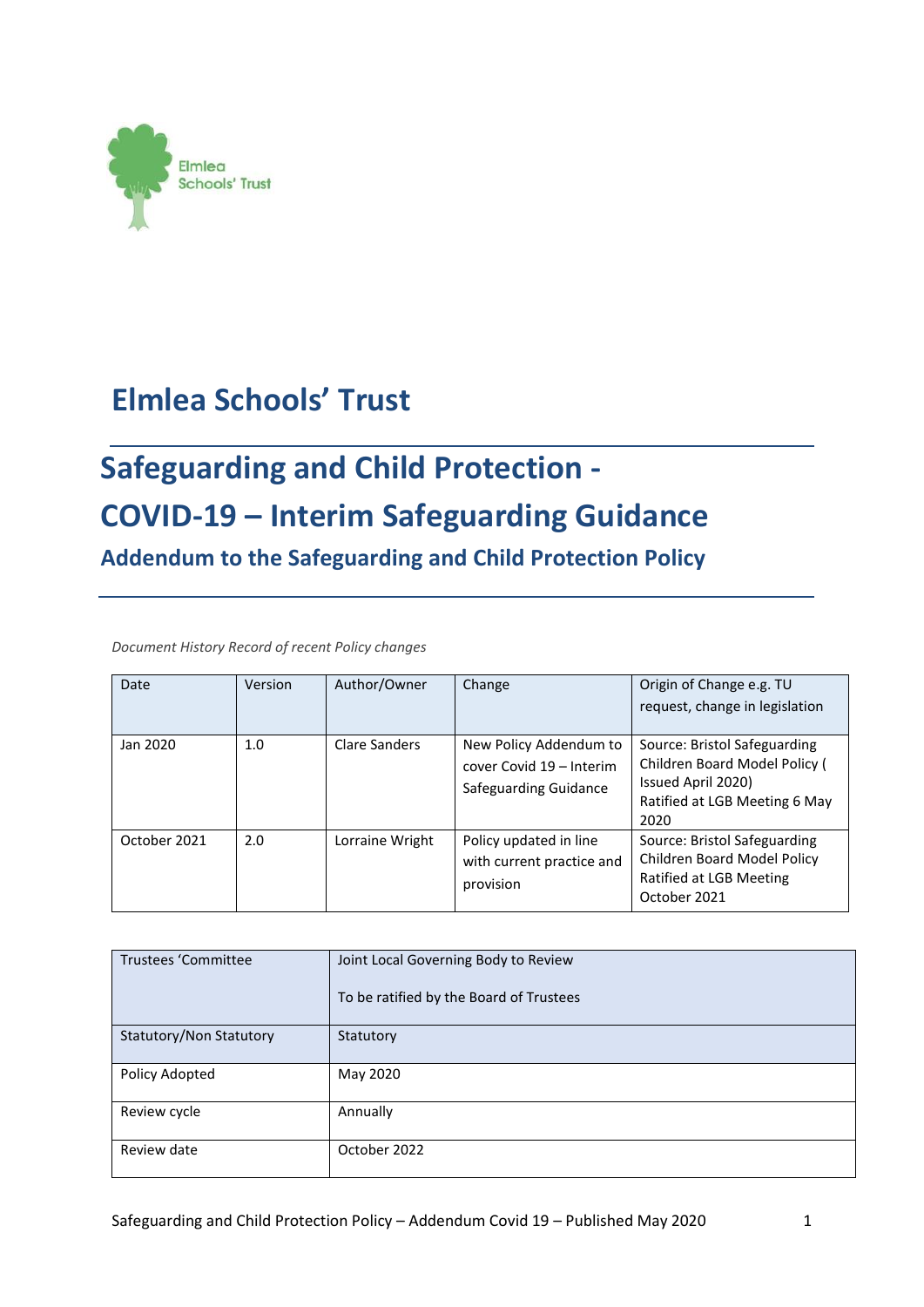File ref: C:\Users\Sande\Onedrive\Documents\ELMLEA SCHOOLS' TRUST\ARCHIVE EST Approved Policies\EST Safeguarding And Child Protection Policy - Addendum Covid 19 - Published May 2020.Docx

| Key Safeguarding Officers, Elmlea Schools' Trust      |                                               |
|-------------------------------------------------------|-----------------------------------------------|
| <b>Designated Safeguarding Lead</b>                   | Lorraine Wright, Executive Headteacher        |
|                                                       | <b>Elmlea Infant and Elmlea Junior School</b> |
| <b>Chair of Board of Trustees</b>                     | <b>Clare Sanders/Rob Hudswell</b>             |
| <b>Designated Safeguarding Governor Elmlea Infant</b> | <b>Ria Burridge</b>                           |
| <b>School</b>                                         |                                               |
| <b>Designated Safeguarding Governor Elmlea Junior</b> | <b>Ria Burridge</b>                           |
| <b>School</b>                                         |                                               |
| <b>Elmlea Infant School Safeguarding Team</b>         | Lorraine Wright, Lee Daubney,                 |
| <b>Elmlea Junior School Safeguarding Team</b>         | Lorraine Wright, Jo Sloper                    |
|                                                       |                                               |

#### **COVID- 19 – Interim Safeguarding Guidance**

#### **Addendum to the Safeguarding/Child Protection Policy**

This document has been developed to reflect changes in practice as a result of the COVID -19 (Coronavirus) outbreak on a local level. Elements of the document have been amended to reflect local arrangements at Elmlea Infant School.

**It is important that all staff and volunteers are aware of the new policy and are kept up to date as it is revised. The revised policy should continue to be made available publicly.**

Contents:

- 1. [Background](#page-2-0)
- 2. [What staff and volunteers should do if they have any concerns about a learner](#page-2-1)
- 3. [Designated Safeguarding Lead \(and deputy\) arrangements:](#page-3-0) including First Aid cover
- 4. [Cluster working](#page-4-0)
- 5. [Local updates:](#page-6-0) received from the local 3 safeguarding partners
- 6. [Supporting vulnerable learners](#page-6-1)
- 7. [Identifying and responding to peer on peer abuse](#page-10-0)
- 8. [Keeping safe online](#page-10-1) : virtual learning and using social media to communicate with learners
- 9. [What to do if you have concerns about a staff member or volunteer who may pose a](#page-11-0)  [safeguarding risk to learners](#page-11-0)
- Appendix  $A$  Check-ins/Monitoring welfare of vulnerable students hints and tips
- Appendix  $B -$  Flow chart of what to do if a child with a social worker does not attend
- [Appendix C](#page-14-0) Flow chart of what to do if a Child in Care does not attend
- [Appendix D](#page-15-0) List of resources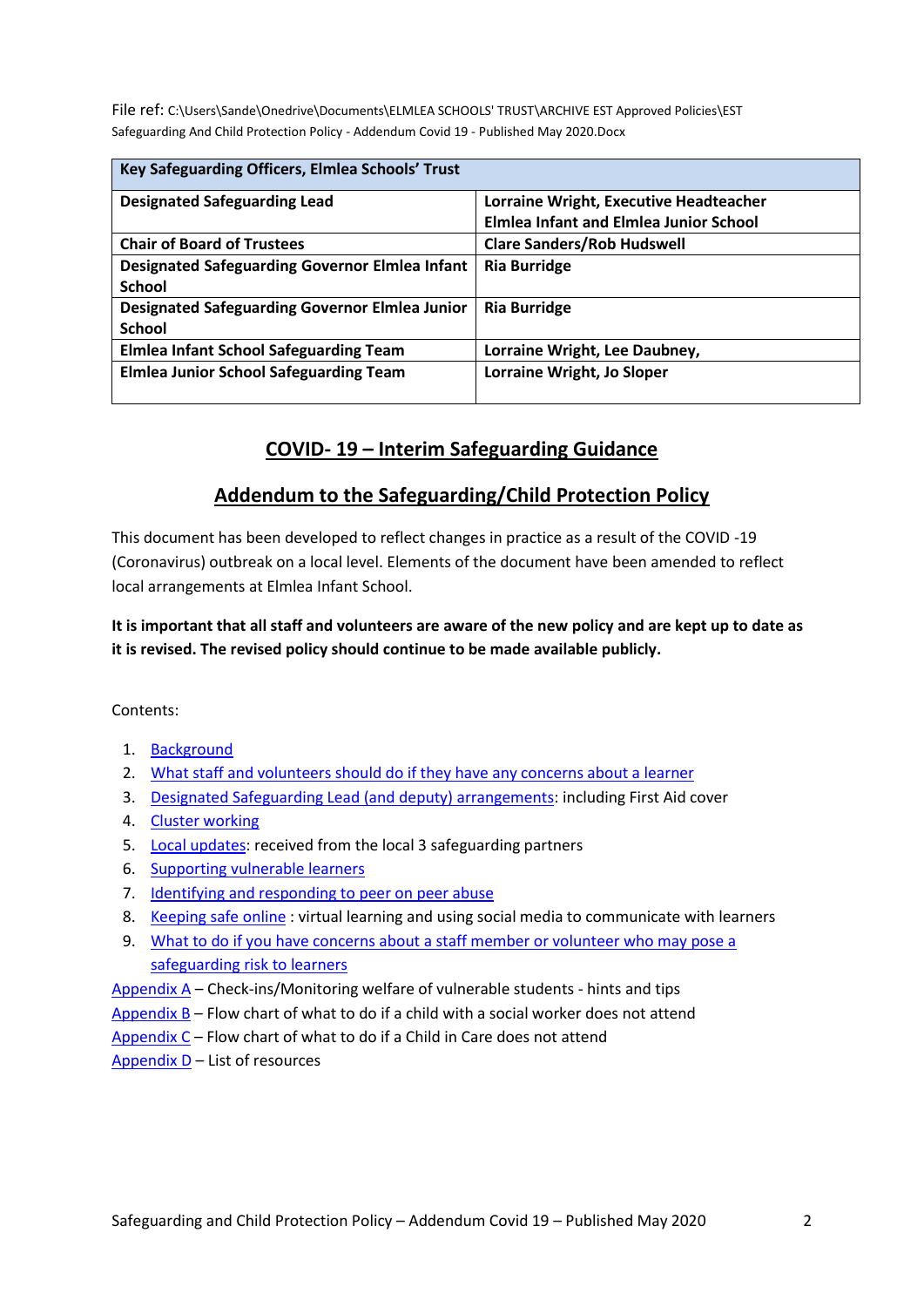## <span id="page-2-0"></span>**Background**

This guidance is has been developed to consider and reflect changes in line with government guidance and local arrangements as a result of the COVID-19 pandemic.

This guidance is relevant to all schools including: maintained, non-maintained, independent, academies, academy trusts, free schools, alternative provision academies, maintained nursery schools and pupil referral units.

Where the guidance refers to 'colleges' this includes all of the following: further education colleges, sixth-form colleges, institutions designated as being in the further education sector, other further education providers, funded by the Education and Skills Funding Agency, such as 16 to 19 academies and independent learning providers, including special post-16 institutions.

Practice should reflect statutory guidance Keeping Children Safe in Education (KCSIE) 2019 and Elmlea Infant School should continue to have regard to their legislative duty.

The government is preparing legislation to suspend or modify some requirements of schools to enable them to focus on the new arrangements. Schools should focus on safeguarding duties as a priority. Where schools and trusts have concerns about the impact of staff absence – such as their Designated Safeguarding Lead (DSL) or first aiders – they should discuss immediately with the local authority (see further details below) or trust [\(Coronavirus \(COVID-19\): school closures\)](https://www.gov.uk/government/publications/covid-19-school-closures).

<span id="page-2-2"></span>A full list of up to date government guidance around education settings can be found here - [Coronavirus \(COVID-19\): guidance for schools and other educational establishment](https://www.gov.uk/government/collections/coronavirus-covid-19-guidance-for-schools-and-other-educational-settings)

## <span id="page-2-1"></span>**What staff and volunteers should do if they have any concerns about a learner**

The way Elmlea Infant School is currently operating in response to concerns about the welfare of a learner, during the COVID – 19 outbreak, is fundamentally the same:

- $\Box$  With regard to safeguarding, the best interests of learners must always continue to come first.
- □ If anyone in a school or college has a safeguarding concern about any learner they should continue to act immediately.
- □ A DSL or deputy DSL should be available.
- $\Box$  It is essential that unsuitable people are not allowed to enter the children's workforce and/or gain access to learners.
- □ Learners should continue to be protected when they are online.

It would be advantageous that staff and volunteers to remind themselves of what they need to look out for by reading [Part 1 of KCSIE 2019.](https://assets.publishing.service.gov.uk/government/uploads/system/uploads/attachment_data/file/836144/Keeping_children_safe_in_education_part_1_2019.pdf)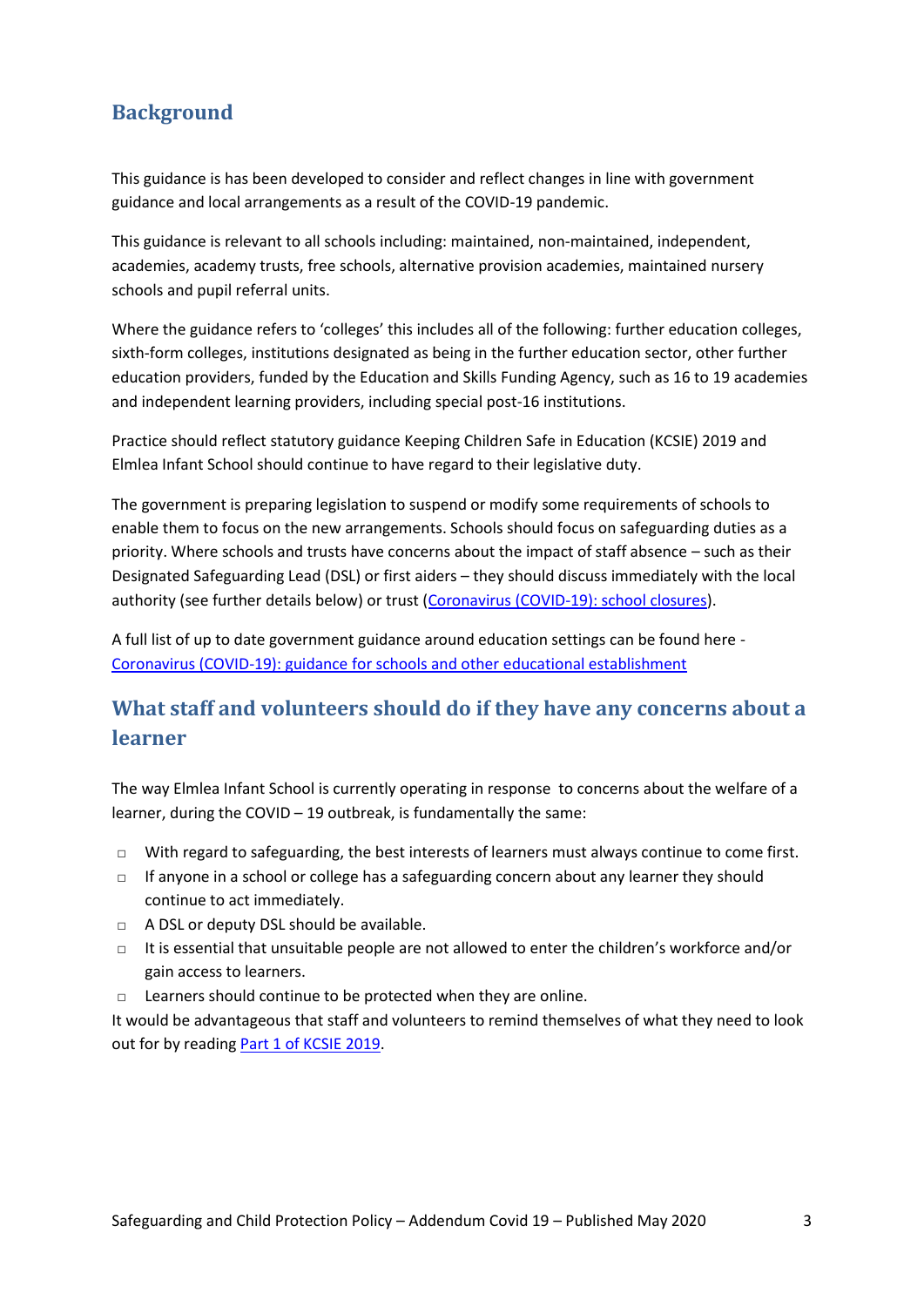#### <span id="page-3-1"></span>**Raising a concern:**

All staff and volunteers should read the next section regarding the Designated Safeguarding Lead (and deputies) to know who to speak to if you have identified a concern. You should follow the usual reporting mechanisms if you continue to work in Elmlea Infant School.

As a mechanism to support safeguarding processes, temporary 'cause for concern' sheets are available for any new or temporary staff/volunteers who have been redeployed (or if you are supporting a learner who does not ordinarily attend your Elmlea Infant School). A template is available from [Record Keeping Guidance for Pupil Safeguarding/ Child Protection Files \(KBSP\)](https://bristolsafeguarding.org/media/xfqlqjdr/final-safeguarding-files-policy-document.docx)

The 'cause for concern' sheets will be scanned on to the learner's Safeguarding/Child Protection File by the DSL/Deputy DSL or sent to the DSL at the learner's original

School if they have been offered a temporary placement.

All staff and volunteers should act immediately to respond to a safeguarding concern. If a DSL or Deputy DSL is not available for advice, all staff should be aware of the role of the following teams **in emergency situations:**

| If a child is at immediate risk call the<br><b>POLICE</b>                                                                | <b>The POLICE 999</b>                                                                                                          |
|--------------------------------------------------------------------------------------------------------------------------|--------------------------------------------------------------------------------------------------------------------------------|
| To make an URGENT referral, i.e. a<br>child is likely to suffer or is suffering<br>significant harm, call First Response | <b>FIRST RESPONSE</b><br>0117 9036444<br>(Out of Hours Emergency Duty Team 01454 615 165)                                      |
| To make a NON-URGENT referral,<br>contact FIRST RESPONSE using the<br>online form (must have parental/carer<br>consent). | <b>FIRST RESPONSE Online form</b><br>https://www.bristol.gov.uk/social-care-health/make-a-referral-<br>to-first-response       |
| To raise concerns and ask for advice<br>about radicalisation (also contact First<br>Response).                           | <b>PREVENT DUTY</b><br>01278 647466<br>PreventSW@avonandsomerset.police.uk                                                     |
| For advice and guidance about<br>whether to make a referral.                                                             | <b>Families in Focus (N) 0117 3521499</b><br>Families in Focus (E/C) 0117 3576460<br><b>Families in Focus (S) 0117 9037770</b> |

**Make sure there is a record of your actions, who you spoke to and what the agreed plan of action was. Notify the Elmlea Infant School's DSL/Deputy DSL as soon as possible.** 

#### <span id="page-3-0"></span>**Designated Safeguarding Lead (DSL) (and Deputy) arrangements**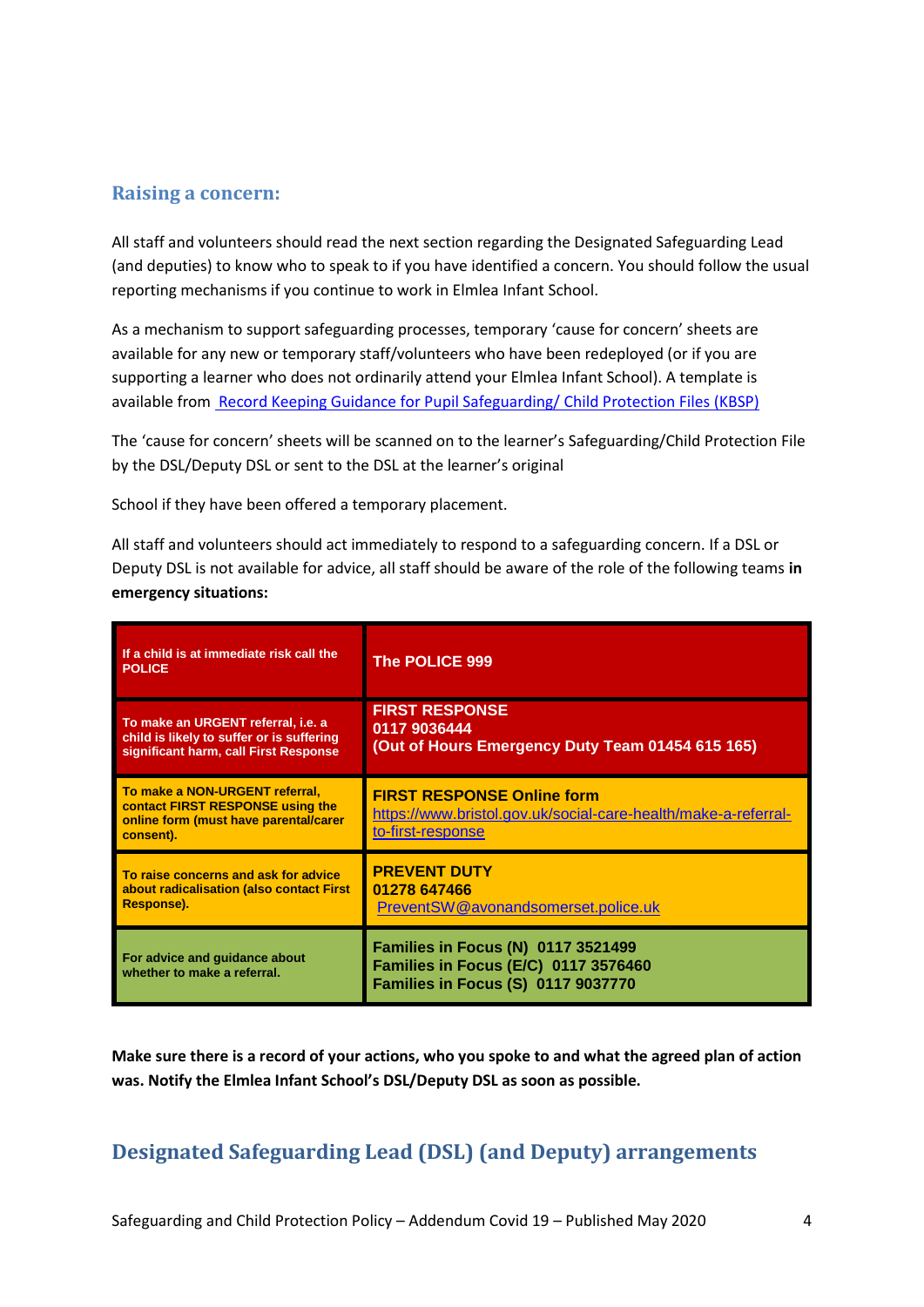All staff and volunteers need to know who the Designated Safeguarding Lead (DSL) and Deputy DSLs are in the Elmlea Infant School.

- □ It is optimum practice to have a DSL/Deputy DSL on site at all times.
- $\Box$  If the DSL/ Deputy DSL is working from home they will be contactable by phone. These contact details have been made accessible to all at the Elmlea Infant School.
- $\Box$  It is acknowledged that DSL training is very unlikely to take place during this period (although the option of online training can be explored). For the period COVID-19 measures are in place, a DSL (or Deputy DSL) who has been trained will continue to be classed as a trained DSL (or Deputy DSL) even if they miss their refresher training.
- □ The [Education Safeguarding Contacts Poster](https://drive.google.com/open?id=1dHv84YmMiaS63AzvH_OhYqOclCbN_dP5) has been made accessible by displaying it in spaces that are being used by staff and volunteers on entry to the school.

In the event that the DSL / Deputy DSL is not at work and uncontactable, ELMLEA INFANT SCHOOL has a contingency plan. This plan involves working in partnership with Elmlea Junior School:

| Partner/ cluster DSL/ Deputy DSL contacts during COVID 19 pandemic. |                       |                                 |
|---------------------------------------------------------------------|-----------------------|---------------------------------|
| Name                                                                | Title/ Name of Elmlea | Contact details (Telephone, out |
|                                                                     | Infant/Junior School  | of office telephone, email)     |
| Lorraine Wright                                                     | Elmlea Junior School  | info@elmleaschooltrust.com      |
| Jo Sloper                                                           | Elmlea Junior School  | info@elmleaschooltrust.com      |
| Lee Daubney                                                         | Elmlea Infant School  | info@elmleaschooltrust.com      |

**ELMLEA INFANT SCHOOL will notify the** [safeguardingineducationteam@brsistol.gov.uk](mailto:safeguardingineducationteam@brsistol.gov.uk) **if a change in DSL/Deputy has been made. This is to ensure the LA can support colleagues with the continuity around safeguarding learners.** 

## <span id="page-4-0"></span>**Cluster working**

Arrangements are likely to be fluid and require flexibility. This could include recruitment/ redeployment of teaching/ support staff or supporting students from a partner School. There are some basic considerations that ELMLEA INFANT SCHOOL will take to ensure compliance with statutory guidance:

When working in partnership with other Schools we will consider the following principles:

#### **Children moving schools and colleges:**

- □ If the vulnerable learner is on roll at ELMLEA INFANT SCHOOL, the DSL/ Deputy DSL/SENCO/ or appropriate staff will share relevant safeguarding information with relevant staff at the temporary Elmlea Junior School to ensure that their welfare and safety is promoted.
- $\Box$  When a safeguarding concern is identified in either School, there are clear processes in place to share this information and agreement about what actions are to be taken by which staff and where this is recorded. This sharing of information should be undertaken by the DSL/Deputy DSL – however if not, a member of the Senior Leadership Team (SLT) will take responsibility. ELMLEA INFANT SCHOOL will also liaise with relevant lead professionals (social care/ the HOPE virtual school).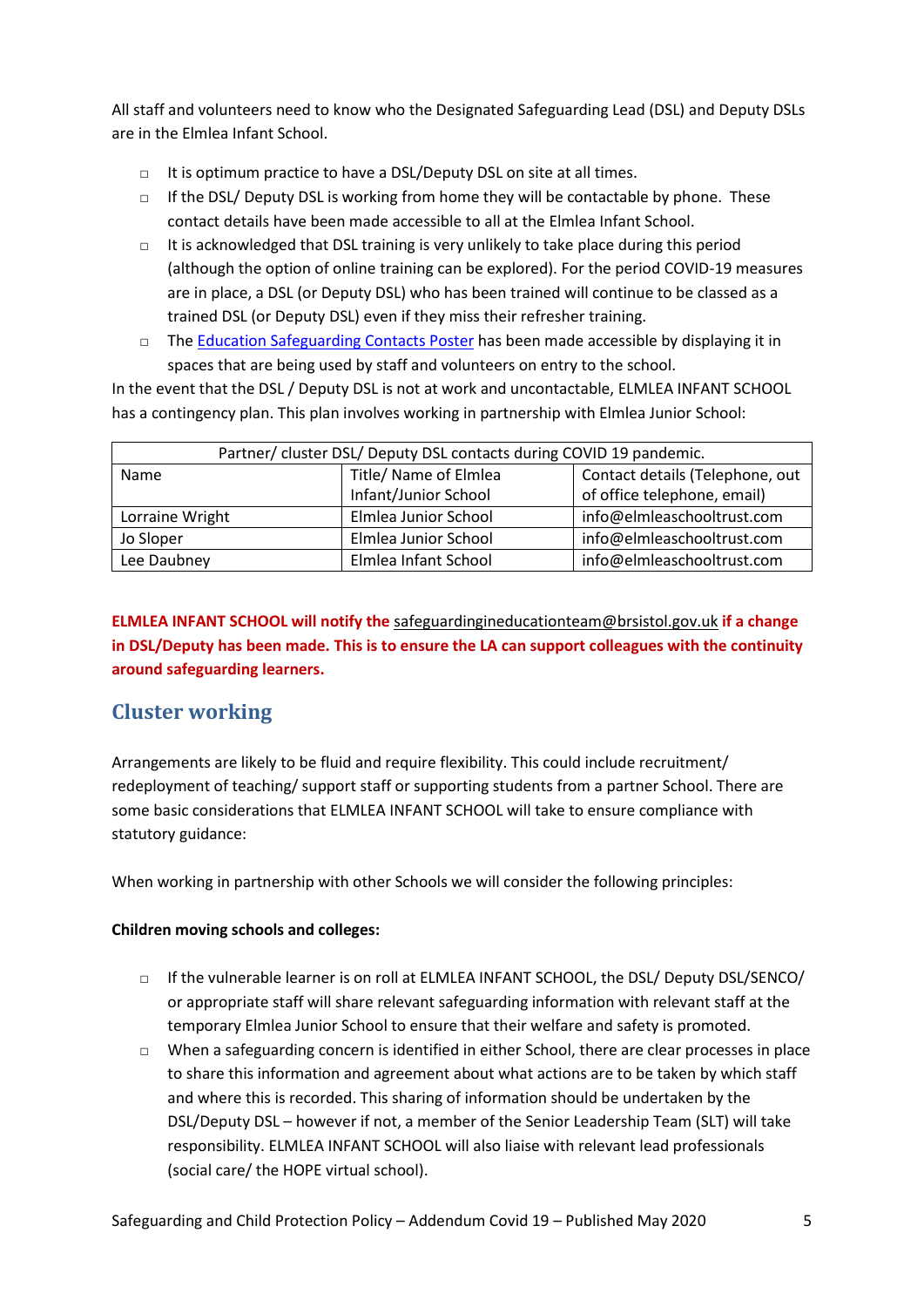- $\Box$  If the vulnerable learner has temporarily moved to Elmlea Junior School, key professionals are informed.
- $\Box$  As a minimum the information shared will include the learner's risk assessment and any other key plans/ documents (where applicable) such as the; vulnerable child's EHC plan, child in need plan, child protection plan and contact details for the Social Worker or, for Children in Care, their personal education plan should be included. If transport is a barrier for learners with a Social Worker, travel arrangements will be considered in consultation with key professionals including the Social Worker (where applicable) and parents.
- □ Safeguarding Police notifications are retained at ELMLEA INFANT SCHOOL, but knowledge of the notification and some content may be verbally shared, on a need to know basis, with any alternative Elmlea Junior School staff to promote the student's safety and welfare. Information about who this information is shared with will be recorded on the child's safeguarding file as part of the notification action plan.

#### **Movement of staff**

- □ If a member of staff has been redeployed to ELMLEA JUNIOR SCHOOL, the DSL will consider the need for safeguarding training. As a minimum they will have a copy of ELMLEA Junior SCHOOL'S child protection/safeguarding policy and confirmation of local processes, and DSL arrangements.
- $\Box$  ELMLEA INFANT SCHOOL will ensure appropriate checks have been made against that member of staff.
- □ For those who already hold an Enhanced DBS check, there is no expectation that a new DBS check should be obtained if that member of the workforce temporarily moves to another school or college. ELMLEA INFANT SCHOOL will seek assurance from the current employer rather than requiring new checks. This will be recorded on the Single Central Record.
- $\Box$  If the member of staff is filling in duties to support with First Aid or DSL cover, that member of staff will sign to say that they have read the Elmlea Infant School's code of conduct to enable access to relevant recording platforms (First Aid book, CPOMS, other relevant files). This will be recorded on the Single Central Record.

#### **Recruitment of new staff/volunteers**

- □ Where new staff are recruited, or new volunteers enter ELMLEA INFANT SCHOOL, they will be provided with a safeguarding induction. This will include reading the up to date Child Protection/Safeguarding Policy and [part 1 of KCSIE 2019.](https://assets.publishing.service.gov.uk/government/uploads/system/uploads/attachment_data/file/836144/Keeping_children_safe_in_education_part_1_2019.pdf)
- $\Box$  Where ELMLEA INFANT SCHOOL is utilising volunteers, we will continue to follow the checking and risk assessment process as set out in  $s.167$  to  $s.172$  of KCSIE 2019.
- $\Box$  If the new member of staff or volunteer requires a new DBS check there has been new [guidance issued,](https://www.gov.uk/government/news/covid-19-changes-to-dbs-id-checking-guidelines) ID documents will be viewed over video link and scanned images will be used in advance of the DBS check being submitted.

Please seek further advice from the Safeguarding [in Education Team](https://drive.google.com/open?id=1YDfLdgw1j3eTDCDAvgx7O8VUWzYmzpoO) if needed.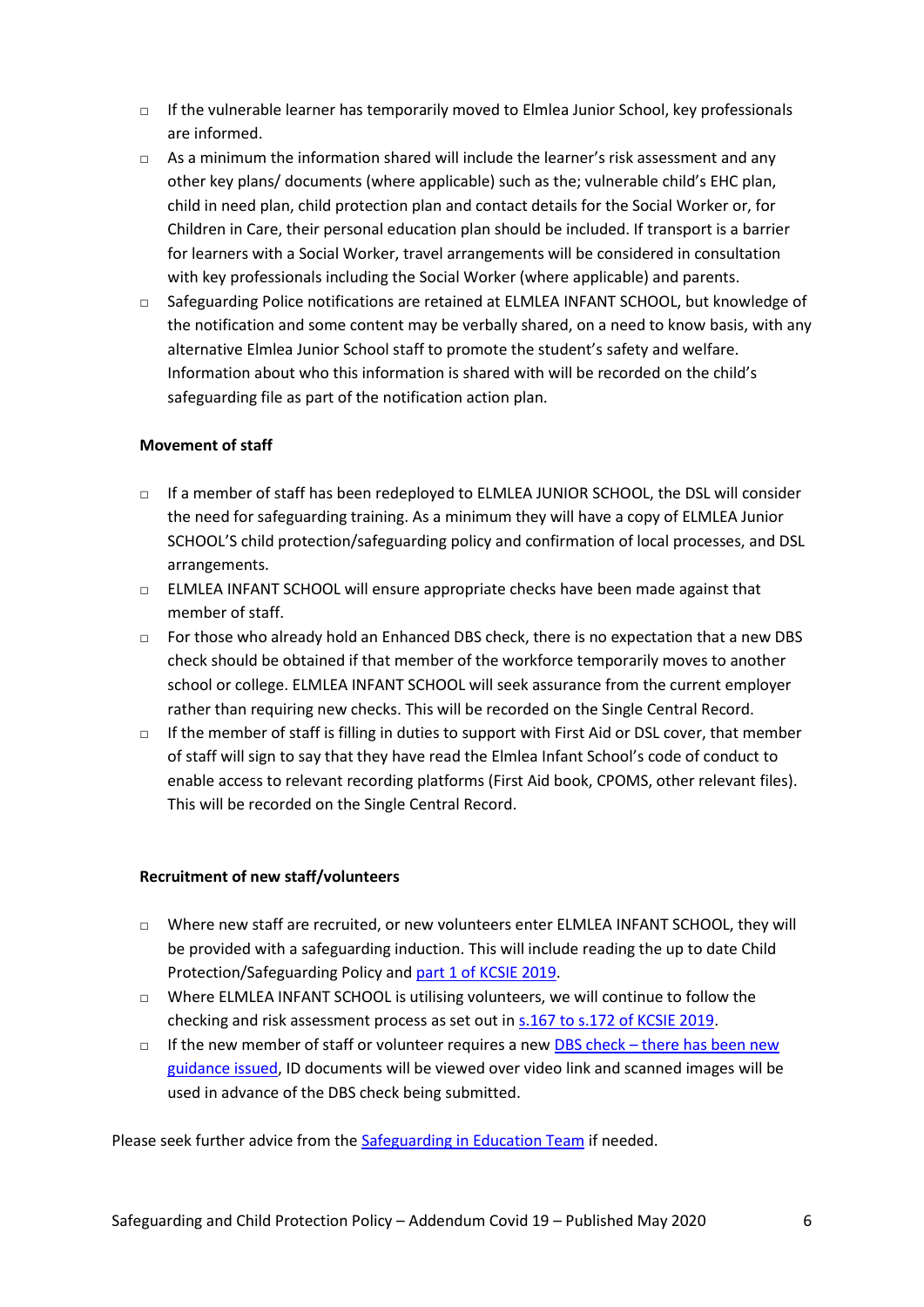#### **First Aid cover:**

ELMLEA INFANT SCHOOL has considered additional measures to cover first aid, these may include:

- $\Box$  Online training may be considered where face to face training is unavailable.
- □ Working within a cluster to ensure a trained First Aider will be onsite.
- $\Box$  All staff are reminded of the Elmlea Infant School's procedures in responding, recording and reporting health and safety incidents. First Aid incidents will continue to be recorded and reported as per the Elmlea Infant School's policy. In an emergency staff and volunteers are reminded that they can call '111' or '999' if they are worried or concerned. Parents/Carers will be notified at the earliest convenience if there is a medical/health incident.
- □ Where a learner requires the administration of medication an individual risk assessment has been undertaken and this is regularly reviewed.

| Partner/ Cluster First Aid cover during COVID-19 pandemic.       |                          |  |  |
|------------------------------------------------------------------|--------------------------|--|--|
| Name                                                             | Elmlea Infant and Junior |  |  |
|                                                                  | School                   |  |  |
|                                                                  | <b>First Aid</b>         |  |  |
| All Junior School teachers have received first aid training      |                          |  |  |
| From the Infant School the following have been first aid trained |                          |  |  |
| Lis Webster                                                      |                          |  |  |
| Kate Matthews                                                    |                          |  |  |
| Penny Campbell                                                   |                          |  |  |
| Tanzeela Rana                                                    |                          |  |  |
| Charlotte Veldman                                                |                          |  |  |
| <b>Admin of medicines</b>                                        |                          |  |  |
| Lis Webster (infants)                                            |                          |  |  |
| Charlotte Veldman (infants)                                      |                          |  |  |
| <b>Beth Greer</b>                                                |                          |  |  |
| Emma Long                                                        |                          |  |  |
| Rob Salisbury                                                    |                          |  |  |
| Hannah Patersen                                                  |                          |  |  |
| Charlotte Veldman                                                |                          |  |  |
| Lis Webster                                                      |                          |  |  |
|                                                                  |                          |  |  |

#### <span id="page-6-0"></span>**Local updates**

In line with our statutory duties we will offer support for families at a universal level wherever possible. This will be informed by updates from the [Local Authority Education and Skills Directorate](https://www.bristollearningcity.com/education/safeguarding-in-education/) and th[e Keeping Bristol Safe Partnership](https://bristolsafeguarding.org/) and shared with staff as appropriate.

## <span id="page-6-1"></span>**Supporting vulnerable learners (including in the event that the Elmlea Infant School is closed)**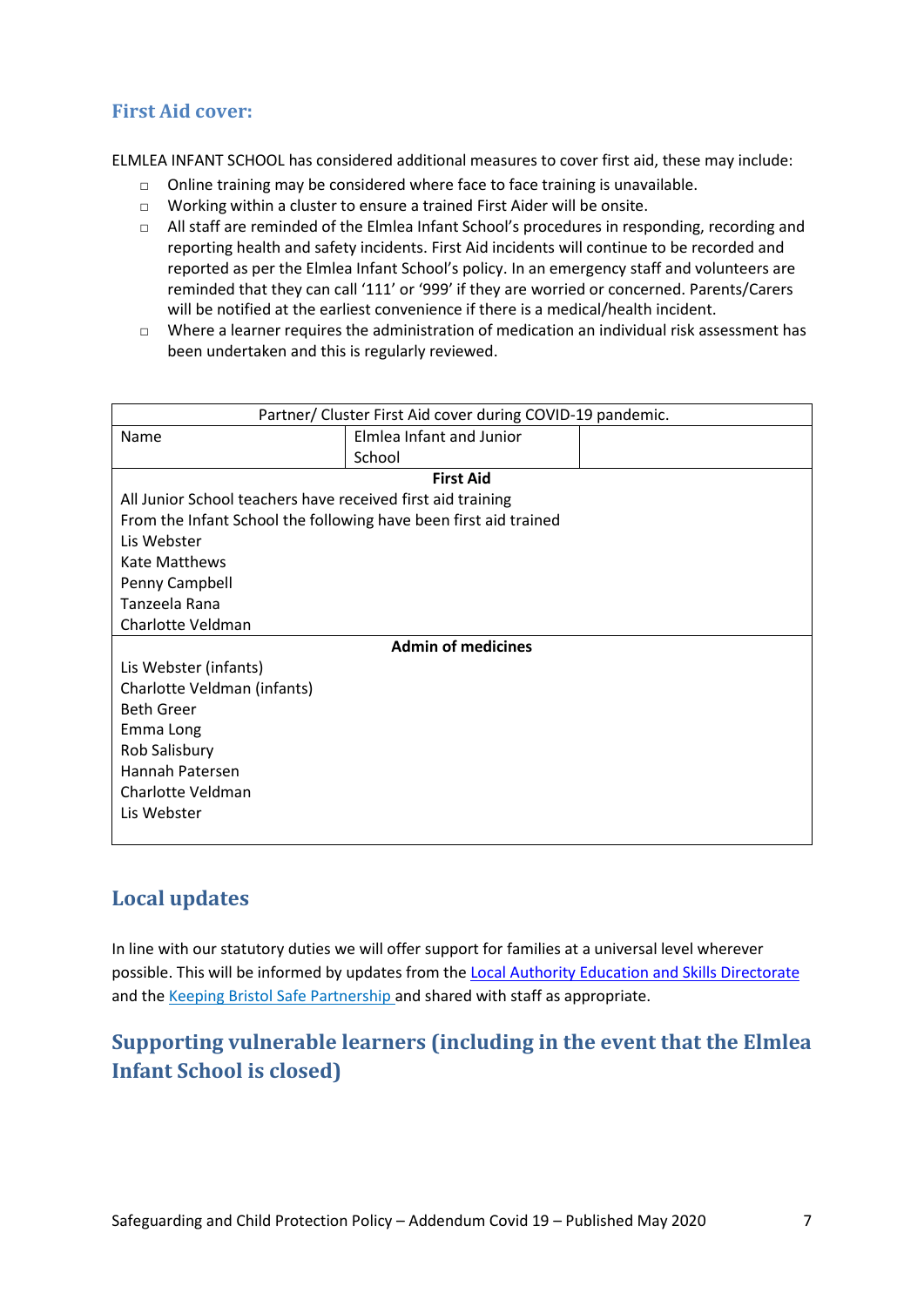ELMLEA INFANT SCHOOL has a legal responsibility to promote the safety and wellbeing of the learners who are on our roll including those who are attending on a temporary basis through cluster or partnership arrangements.

#### **Identifying vulnerable learners**

- □ ELMLEA INFANT SCHOOL has a vulnerable learner list which includes the following cohorts in line with latest government advice [Coronavirus \(COVID-19\): guidance on vulnerable children](https://www.gov.uk/government/publications/coronavirus-covid-19-guidance-on-vulnerable-children-and-young-people/coronavirus-covid-19-guidance-on-vulnerable-children-and-young-people)  and [young people.](https://www.gov.uk/government/publications/coronavirus-covid-19-guidance-on-vulnerable-children-and-young-people/coronavirus-covid-19-guidance-on-vulnerable-children-and-young-people)
- □ Those who have a social worker (those on Child Protection Plans, Child in Need and Children in Care) and those with Education Health and Care Plans (EHCPs). There has been guidance published from the government: The Elmlea Infant School has included those learners who have been referred to children's social care but not yet appointed a social worker, or those students who would benefit from early help support (This should reflect s.18 of [KCSIE 2019.](https://assets.publishing.service.gov.uk/government/uploads/system/uploads/attachment_data/file/836144/Keeping_children_safe_in_education_part_1_2019.pdf)  $P6 + 7$ ).
- □ Those learners who you have received police notifications about.
- □ Those learners who have [mental health](https://www.gov.uk/government/publications/covid-19-safeguarding-in-schools-colleges-and-other-providers/coronavirus-covid-19-safeguarding-in-schools-colleges-and-other-providers) needs.
- $\Box$  Eligibility for free school meals should not, in or of itself, be a determining factor in assessing vulnerability.

<span id="page-7-0"></span>ELMLEA INFANT SCHOOL has assessed learners based on existing knowledge of vulnerability and current circumstances using a Red/Amber/Green (RAG) rating system to ensure we are able to prioritise our resources for the most in need. This will be reviewed on a regular basis.

## **Assessing, reviewing and taking action.**

ELMLEA INFANT SCHOOL will take proportionate action to support our learners and those who may attend on a temporary basis from other schools. There will be particular learners who are more vulnerable during the COVID-19 outbreak and it is important that they are identified and regularly reviewed.

#### **Those with social workers/case coordinators**

- $\Box$  For those who have social workers ELMLEA INFANT SCHOOL will work in partnership with the social worker/case coordinator (with parents and carers). Where it is unclear who the allocated worker is, [Families in Focus](#page-3-1) will be contacted.
- □ For Children in Care ELMLEA INFANT SCHOOL will also liaise with the [Hope Virtual School](https://www.bristol.gov.uk/schools-learning-early-years/the-hope-virtual-school)
- □ There is an expectation that vulnerable students who have a social worker will attend an educational setting, so long as they do not have underlying health conditions that put them at severe risk.
- □ In circumstances where a parent does not want to bring their child to an education setting such as Elmlea Infant School, and their child is considered vulnerable, the social worker and ELMLEA INFANT SCHOOL will explore the reasons for this, directly with the parent/carer.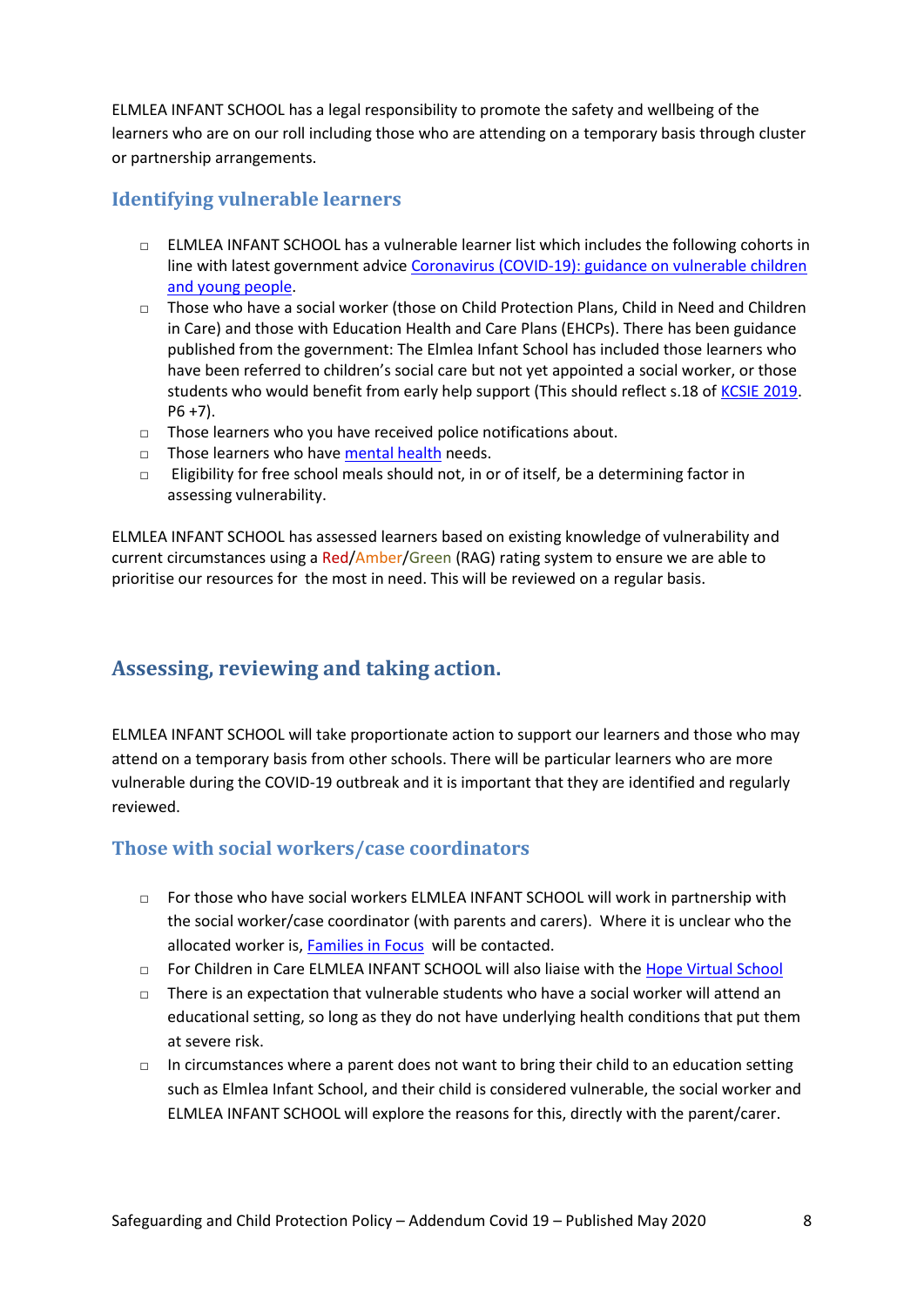- □ Where parents/carers are concerned about the risk of the child contracting the virus, ELMLEA INFANT SCHOOL or social worker will explore these anxieties with the parent/carer following the advice set out by Public Health England.
- $\Box$  Through a continuous review process and in conjunction with the Social Worker ELMLEA INFANT SCHOOL will encourage learners to attend. Social workers will remain in contact with vulnerable learners and families, including remotely if needed.
- □ ELMLEA INFANT SCHOOL and social workers will agree with families whether Children in Need should be attending.
- □ ELMLEA INFANT SCHOOL will follow up on any learner that they were expecting to attend but does not, in line with our attendance procedures. (see [Attendance](#page-9-0) for more information)
- □ To support the above, ELMLEA INFANT SCHOOL will take the opportunity when communicating with parents and carers to confirm emergency contact numbers are correct and ask for any additional emergency contact numbers where they are available.
- $\Box$  In all circumstances where a vulnerable learner does not take up their place at ELMLEA INFANT SCHOOL, or the temporary place discontinues, ELMLEA INFANT SCHOOL will notify their social worker.

#### **Those with EHCPs or who have an EHCP request pending**

Those with an EHC plan (or plan pending) will be risk-assessed by ELMLEA INFANT SCHOOL in consultation with the local authority and parents, to decide whether they need to continue to be offered a place at ELMLEA INFANT SCHOOL in order to meet their needs, or whether these can be safely met at home. Please click here for th[e EHCP risk assessment](https://drive.google.com/file/d/15JwhChFFn3c719CZz4hXkNrF5kX6MKy8/view) and send completed assessments to [sen@bristolgov.uk](mailto:sen@bristolgov.uk)

ELMLEA INFANT SCHOOL will need to consider a number of different risks, reflected in the risk assessment for each individual (where applicable), including:

- □ The potential health risks to the individual from COVID-19, bearing in mind any underlying health conditions. This must be on an individual basis with advice from an appropriate health professional where required.
- $\Box$  The risk to the individual if some or all elements of their EHC plan cannot be delivered at all, and the risk if they cannot be delivered in the normal manner or in the usual Elmlea Infant School
- $\Box$  The ability of the individual's parents or home to ensure their health and care needs can be met safely
- $\Box$  The potential impact to the individual's wellbeing of changes to routine or the way in which provision is delivered.

It is expected most children and young people with EHC plans will fall into the following categories:

1. Children and young people who would be at significant risk if their education, health and care provision and placement did not continue, namely those who could not safely be supported at home. This may include those with profound and multiple learning difficulties, and those receiving significant levels of personal care support. Local authorities will need to work with the individual's educational establishment l – especially residential special schools and specialist colleges – as well as local health partners, to ensure they are able to remain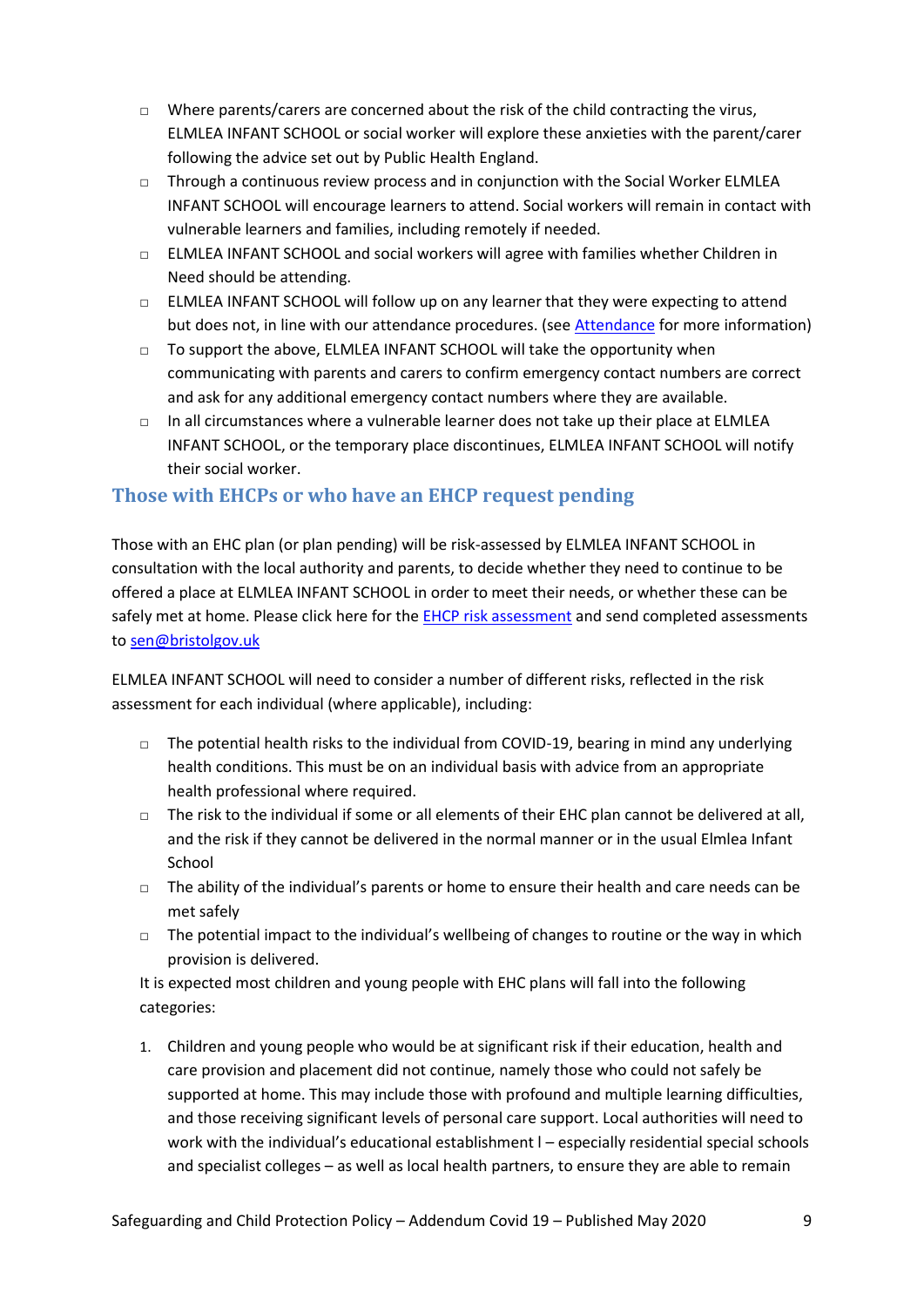open wherever possible. This may mean deploying staff from other education settings, to keep staffing ratios safe

2. Children and young people whose needs can be met at home, namely those who are not receiving personal care from their educational setting, or whose limited need for personal care can be met in their family home.

**The Enable Trust has shared two spreadsheets that ELMLEA INFANT SCHOOL will utilise to support decision making or reviewing its closure status:** 

- **[A whole school overview of your EHCP Pandemic Pupil Risk Assessments,](https://drive.google.com/open?id=1Ocy_1CF0y1LZqRfn9noWkA5tXrJ4d8u1)**
- **[A Pandemic Staff risk assessment overview.](https://drive.google.com/open?id=1gP74qbSYzuh5qTHoN2Jb8eq0IFC--qOf)**

#### **Taking proportionate action:**

If the Elmlea Infant School is open for children of Key Workers, those who have EHCPS (or pending), those with social workers (including children in care) **we will take all measures not to exclude** those identified as vulnerable learners (eligible for early help under s.18 of KCSIE 2019. P6 +7).

ELMLEA INFANT SCHOOL will be flexible around this cohort to be part of a reduced school offer. This will be dependent on the Elmlea Infant School's capacity and agreement with the family.

If they cannot attend (e.g. Elmlea Infant School has closed fully)/will not attend then the Elmlea Infant School will consider taking action in line with the table below (this can form part of a review of your initial RAG rating of vulnerable learners and risk assessments):

| <b>RED</b>   | Ensure the Elmlea Infant School has liaised with involved agencies - consider reviewing<br>support/care plans with the social worker/case coordinator/Hope Virtual School.<br>Schedule and prioritise check ins/ home visits.<br>Ensure clear methods of communication established for learners and families and the<br>Elmlea Infant School by phone or email. |
|--------------|-----------------------------------------------------------------------------------------------------------------------------------------------------------------------------------------------------------------------------------------------------------------------------------------------------------------------------------------------------------------|
|              | Consider supporting with referrals to 3 <sup>rd</sup> sector support/youth work/mentoring.<br>$\overline{\phantom{a}}$                                                                                                                                                                                                                                          |
|              | Check in when required. Agree who does this with the social worker/case coordinator if                                                                                                                                                                                                                                                                          |
| <b>AMBER</b> | the case is open.                                                                                                                                                                                                                                                                                                                                               |
|              | Clear methods of communication established for learners and families and the Elmlea                                                                                                                                                                                                                                                                             |
|              | Infant School by phone or email.                                                                                                                                                                                                                                                                                                                                |
|              | Send information for self-referral support if required (click here for some shared                                                                                                                                                                                                                                                                              |
|              | resources).                                                                                                                                                                                                                                                                                                                                                     |
|              | Monitor with check ins from universal teaching staff.<br>$\overline{\phantom{a}}$                                                                                                                                                                                                                                                                               |
| GREEN        | Send information for self-referral support if required (click here for some shared                                                                                                                                                                                                                                                                              |
|              | resources).                                                                                                                                                                                                                                                                                                                                                     |

<span id="page-9-0"></span>The Elmlea Infant School will follow:

- $\Box$  hints and tips of how to have supportive conversations in accordance with APPENDIX A
- □ Public Health/NHS guidance for those who will be self-isolating/ displaying symptoms, (or for those who are living with those anyone displaying symptoms).
- $\Box$  Public Health/NHS guidance around social distancing if conducting a home visit and complete a risk assessment around whether personal protective equipment may be required.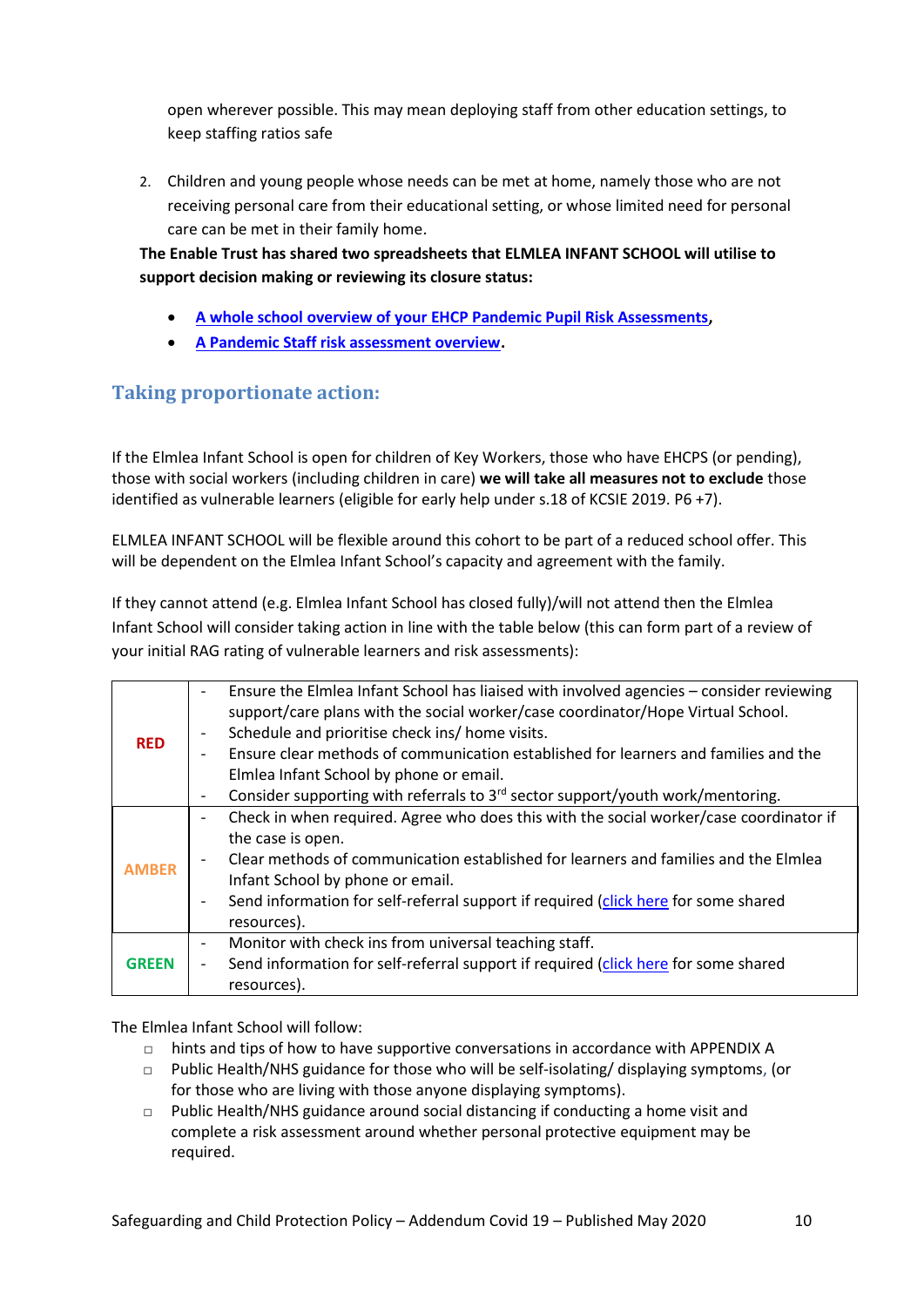ELMLEA INFANT SCHOOL may consider supporting vulnerable students by arranging an alternative placement through the Bristol City Council [ALP Hub.](https://www.bristol.gov.uk/resources-professionals/school-exclusions)

#### **Attendance**

See section [Assessing, reviewing and taking action](#page-7-0) for expectations around attendance.

During this period, Elmlea Infant Schools do not need to take an attendance register. For administrative purposes Code # (planned whole or partial closure) will be used. ELMLEA INFANT SCHOOL will submit a short daily return to the DfE [\(COVID-19\): attendance recording for educational](https://www.gov.uk/government/publications/coronavirus-covid-19-attendance-recording-for-educational-settings)  [Elmlea Infant Schools](https://www.gov.uk/government/publications/coronavirus-covid-19-attendance-recording-for-educational-settings) , reporting whether we are open and how many learners and staff are in school. This will generate a record of attendance for safeguarding purposes and provide accurate, up to date data to the government. This will also help DfE to track capacity in the system, enabling the department to feed into wider tracking of the impact of the virus to support scientific advice.

APPENDIX B - procedures if a child with a Child in Need or Child Protection plan does not attend.

APPENDIX C- procedures if a Child in Care does not attend.

#### <span id="page-10-0"></span>**Identifying and responding to peer on peer abuse**

Peer on peer abuse occurs when a young person is exploited, bullied and / or harmed by their peers who are the same or similar age; everyone directly involved in peer on peer abuse is under the age of 18. Some types of Peer on Peer abuse are identified through [s. 27 of KCSIE 2019.](https://assets.publishing.service.gov.uk/government/uploads/system/uploads/attachment_data/file/835733/Keeping_children_safe_in_education_2019.pdf)

Whilst many of the forms of physical harm will be reduced through social distancing, for some vulnerable learners, they may still be at risk of this. It is likely that there is a risk of peer on peer harm occurring more frequently online.

ELMLEA INFANT SCHOOL will continue to educate and provide support for learners who maybe experiencing peer on peer abuse. Learners are likely to continue to seek support from trusted adults such as teachers, pastoral staff as well as parents. Insert ways for parents/students can make contact/report concerns to the Elmlea Infant School. Consider using [SWGFL Whisper tool.](https://swgfl.org.uk/services/whisper/) *As suggested in Appendix A it would be positive if there was a generic safeguarding email for the Elmlea Infant School (accessed by all of the Elmlea Infant School's safeguarding team) shared with both the families and students who may be vulnerable to peer on peer harm.* 

ELMLEA INFANT SCHOOL will continue to play a role in taking proportionate action to support the wellbeing of learners online, in line with Part 5 of KCSIE 2019.

## <span id="page-10-1"></span>**Keeping safe online**

Whilst social distancing measures are in place it is important that Elmlea Infant Schools consider utilising technology to support students in a safe way. Staff will continue to look out for signs a child may be at risk. Any concerns should be reported as in section What staff and volunteers should do if [they have any concerns about a child.](#page-2-2)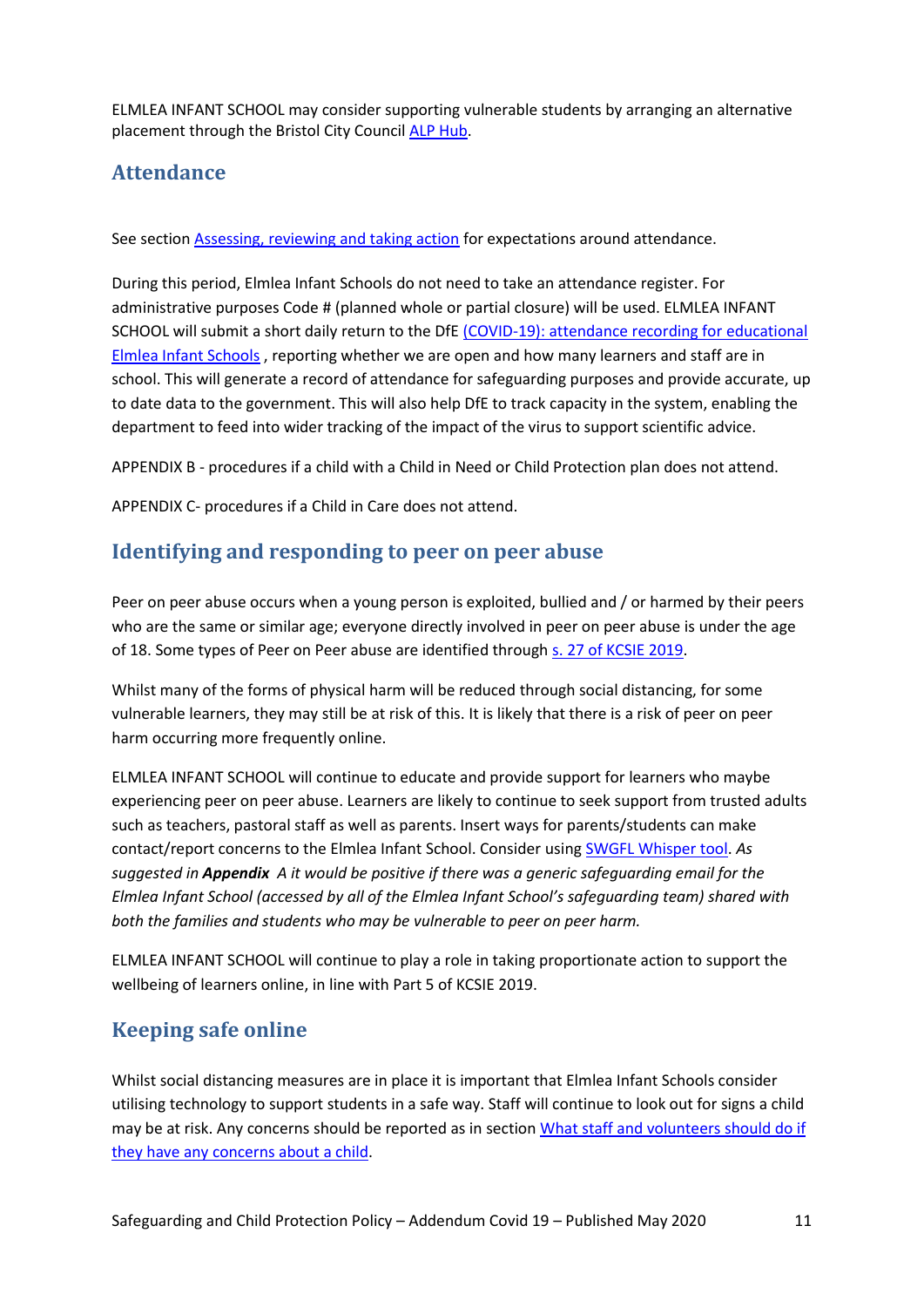- □ Staff will be reminded of the staff behaviour policy (sometimes known as a code of conduct). The staff behaviour policy should amongst other things include acceptable use of technologies, staff pupil/learner relationships and communication including the use of social media. The policy should apply equally to any existing or new online and distance learning arrangements which are introduced.
- □ ELMLEA INFANT SCHOOL will ensure any use of online learning tools and systems is in line with privacy and data protection/GDPR requirements. ELMLEA INFANT SCHOOL will complete/review a [Data Protection Impact Assessment](https://ico.org.uk/for-organisations/guide-to-data-protection/guide-to-the-general-data-protection-regulation-gdpr/accountability-and-governance/data-protection-impact-assessments/) when planning to use virtual learning opportunities.

#### **Virtual learning:**

Recently published guidance from the [UK Safer Internet Centre on safe remote learning](https://swgfl.org.uk/resources/safe-remote-learning/) and from th[e London Grid for Learning on the use of videos and livestreaming](https://static.lgfl.net/LgflNet/downloads/digisafe/Safe-Lessons-by-Video-and-Livestream.pdf) , can help plan online lessons and/or activities safely. Staff at ELMLEA INFANT SCHOOL will take into account these steps when considering virtual learning.

#### **Using social media to communicate with learners at home:**

It is **strongly advised staff and volunteers do not use social media platforms** to communicate with students at home. It is unlikely that the safety and welfare of the child will be compromised enough to warrant its usage without the need to notify the police or social care in these cases.

See Appendix A for hints and tips around communicating with learners at home.

## <span id="page-11-0"></span>**What to do if you have concerns about a staff member or volunteer who may pose a safeguarding risk to learners**

Any concerns about the conduct of staff/ volunteers should be raised with the Head Teacher/Acting Head Teacher/Principal. In the event that the concern is regarding the Head Teacher/Principal concerns should be raised to the Chair of Governors/MAT CONTACT. The LADO will be contacted before any form of investigation commences.

ELMLEA INFANT SCHOOL will continue to follow our legal duty to refer to the Disclosure and Baring Service anyone who has harmed or poses a risk of harm to a child or vulnerable adult. Full details can be found at [s.163 of KCSIE 2019](https://www.gov.uk/government/publications/keeping-children-safe-in-education--2) and will continue to operate work under Part 4 of KCISE 2019.

#### <span id="page-11-1"></span>**Appendix A**

## **Check-ins/Monitoring welfare of vulnerable learners- hints and tips- (delete as appropriate)**

#### **Key Activities:**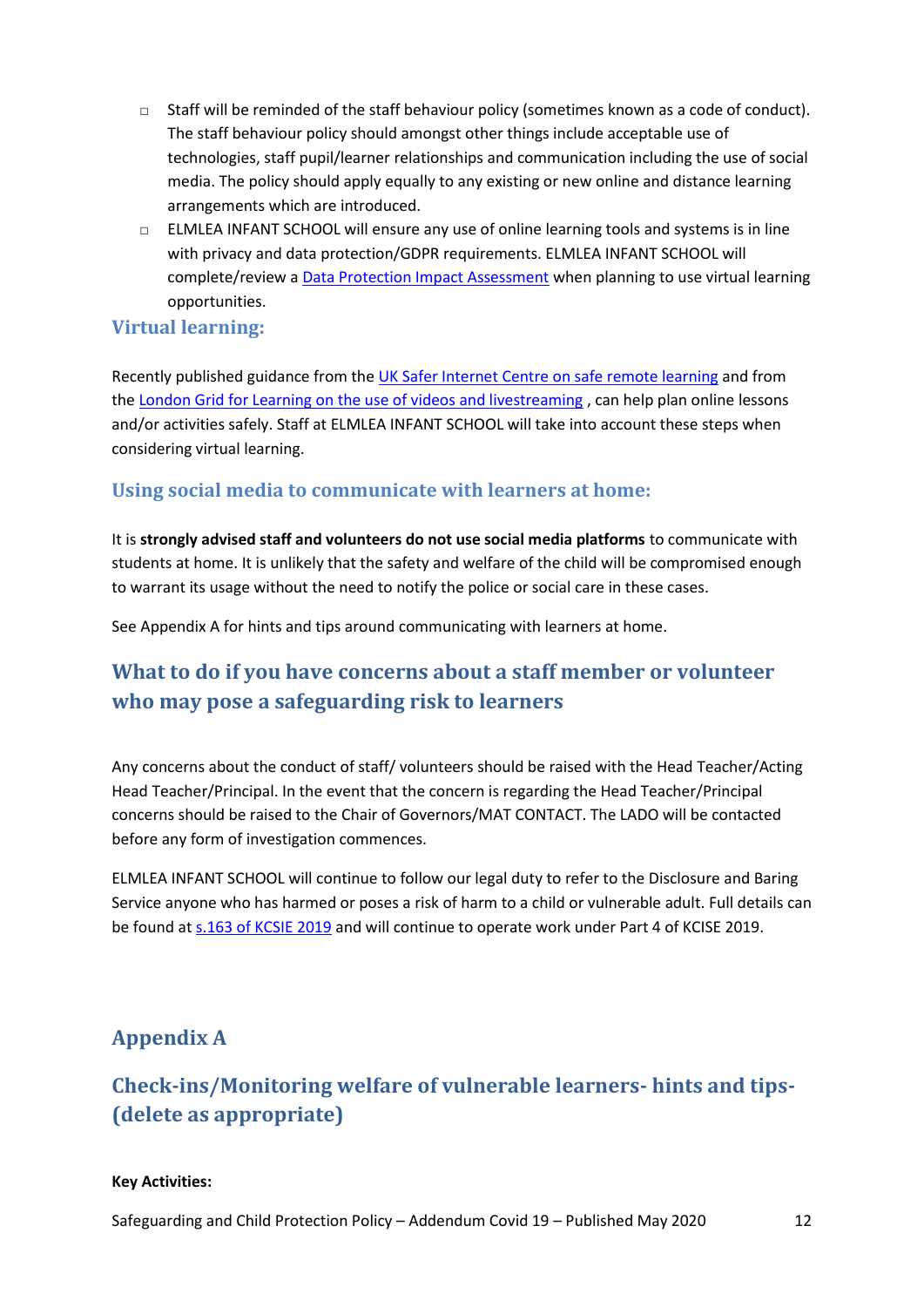- $\nabla$  ELMLEA INFANT SCHOOL has a school email account which families can use to liaise with us if they require help and support.
- □ A script has been written to be used by staff when checking in with families to ensure a consistency of approach
- □ Staff will continue to act in accordance with the Elmlea Infant School's code of conduct. ELMLEA INFANT SCHOOL will continue to monitor wellbeing via phone call, email or conducting a home visit (following public health social distancing protocols).
- □ Staff will only use school accounts to communicate via email or online platforms, never personal/ private accounts.
- □ If a member of staff does need to use their own personal device they will ensure any phone calls are made from a blocked number so personal contact details are not visible.

#### **Arranging contact:**

- □ ELMLEA INFANT SCHOOL will liaise with the social worker/ Case Co-ordinator or other key professional if one is involved and contact arrangements are agreed as part of plan.
- $\Box$  ELMLEA INFANT SCHOOL will continue to be open with all families of learners that you may need to check in with from time to time to **offer support** and **educational provision** during this difficult time. This maybe a member of the safeguarding team or their class teacher.
- □ ELMLEA INFANT SCHOOL will pre-warn families where possible of contact (for example, by text) – when to expect a call, whether calls are likely to be from a withheld number. This will be supportive call asking how they are and how they are coping.

#### **In circumstances where there are concerns about a learner, staff in ELMLEA INFANT SCHOOL will take into account the following:**

- $\Box$  Be mindful of the rule of proportionality does this need to occur? Can you balance this with the Family/Child's Article 8 rights – Right to a private life?
- □ Consider whether seeing the child is required? If so what has been agreed by the social worker/case coordinator?
- $\Box$  Consider whether how your interaction will be interpreted by the family and evaluate your approach.
- □ Avoid using video-conferencing for the purposes of 'checking-in'. If no social worker and still vulnerable -consider obtaining advice from the Locality Families in Focus teams.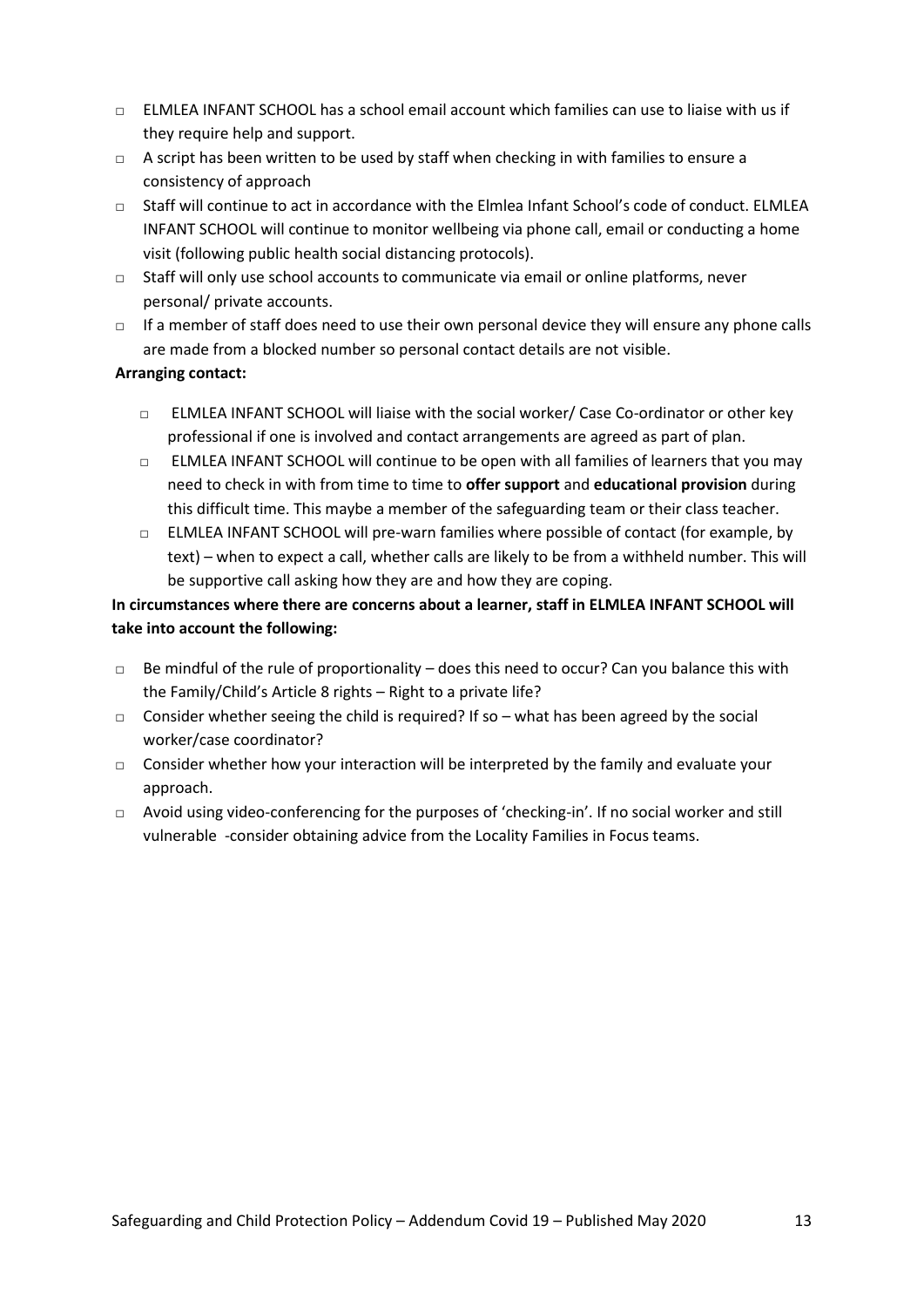## <span id="page-13-0"></span>**Appendix B – Flow chart of what to do if a learner with a social worker does not attend the named Elmlea Infant School.**

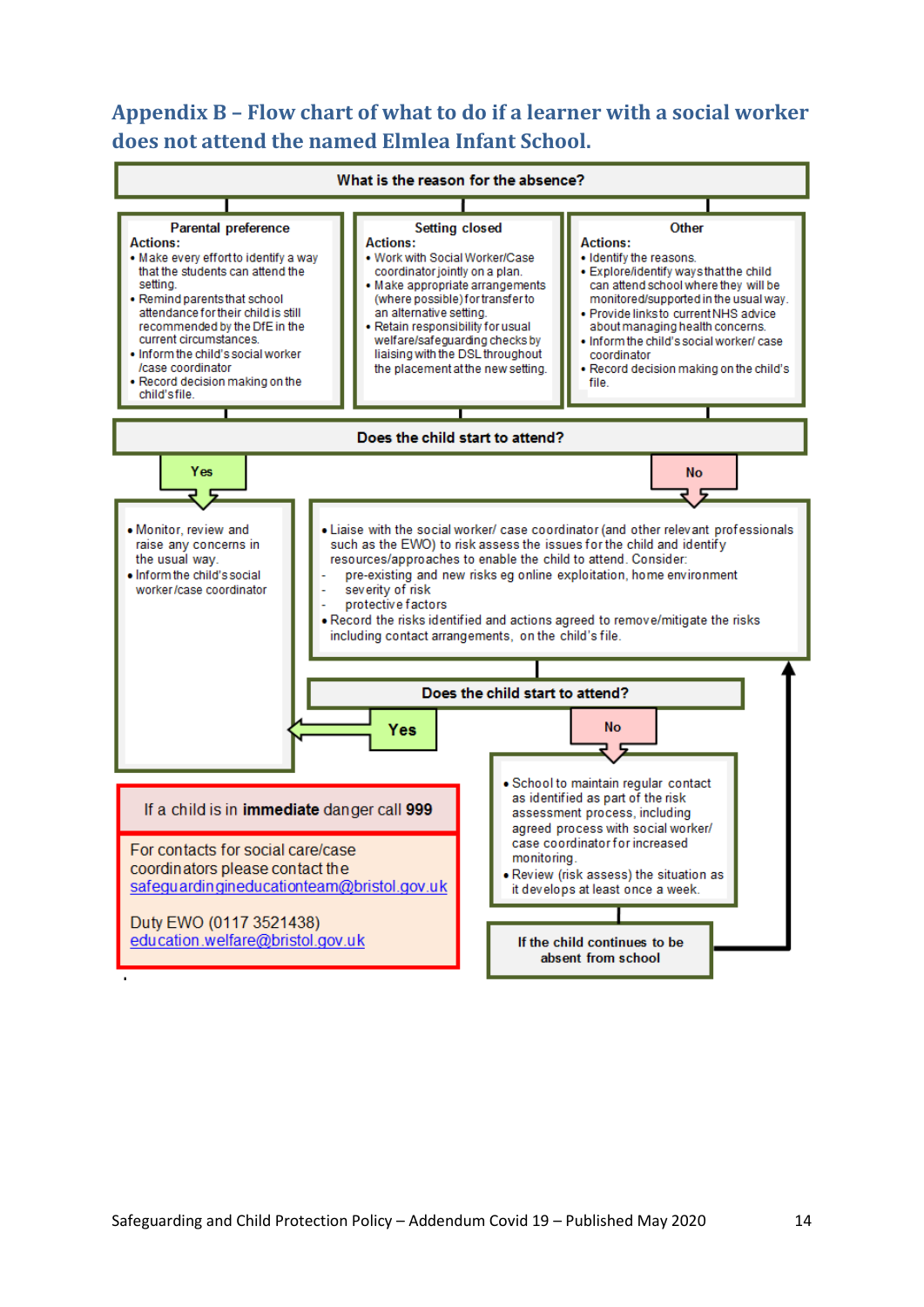#### **Appendix C**

<span id="page-14-0"></span>